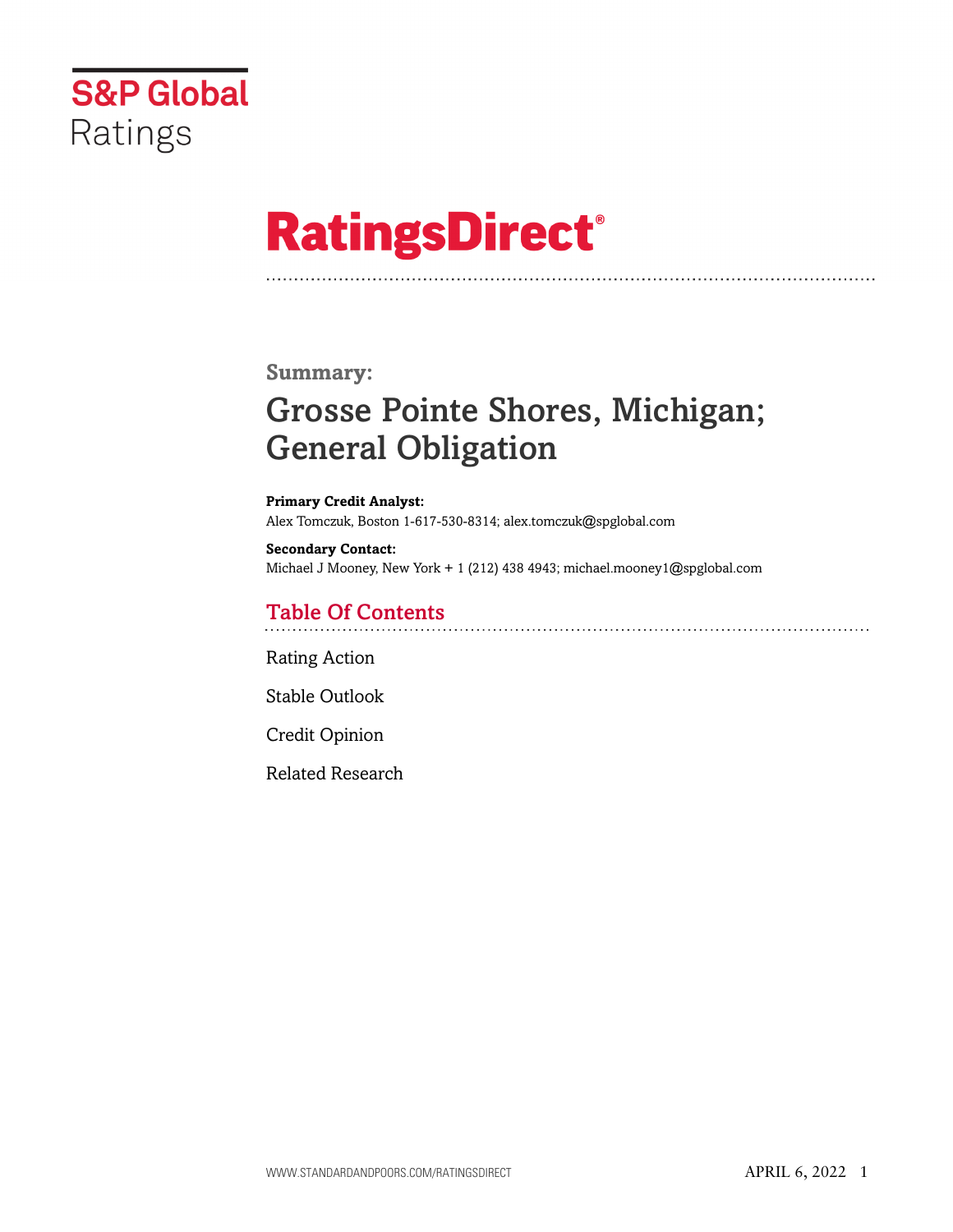## **Summary:**

# Grosse Pointe Shores, Michigan; General **Obligation**

| <b>Credit Profile</b>                                                 |            |            |  |  |
|-----------------------------------------------------------------------|------------|------------|--|--|
| US\$8.055 mil cap imp bnds (ltd tax GO) ser 2022 due 10/01/2051       |            |            |  |  |
| Long Term Rating                                                      | AAA/Stable | <b>New</b> |  |  |
| Grosse Pointe Shores                                                  |            |            |  |  |
| Long Term Rating                                                      | AAA/Stable | Affirmed   |  |  |
| Village of Grosse Pointe Shores, A Michigan City ltd tax GO rfdg bnds |            |            |  |  |
| Long Term Rating                                                      | AAA/Stable | Affirmed   |  |  |

# <span id="page-1-0"></span>Rating Action

S&P Global Ratings assigned its 'AAA' rating, with a stable outlook, to Village of Grosse Pointe Shores, A Michigan City, Mich.'s roughly \$8 million series 2022 limited-tax general obligation (GO) capital improvement bonds and affirmed its 'AAA' rating, with a stable outlook, on its existing GO debt.

The city's limited full-faith-and-credit pledge and agreement to levy ad valorem property taxes, within statutory and constitutional tax limitations, secure the series 2022 bonds. We rate the limited-tax GO debt on par with the city's general creditworthiness (i.e., unlimited-tax GO pledge) because it collects ad valorem taxes from the entire property tax base and there are few limitations on the fungibility of resources available for debt service.

The city's GO debt is eligible for a rating above the sovereign because we believe it can maintain better credit characteristics than the U.S. in a stress scenario. Based on our criteria, titled "Ratings Above The Sovereign: Corporate and Government Ratings--Methodology and Assumptions" (published Nov. 19, 2013, on RatingsDirect), the city has predominantly locally derived revenue sources, with independent taxing authority and treasury management from the federal government.

Officials will use series 2022 bond proceeds to fund improvement and replacement of various water and sewer lines.

### Credit overview

The city is a small, affluent Detroit suburb with multimillion-dollar properties and a stable tax base producing annual property tax revenue growth. Economic strength is further bolstered by strong management, who produced neutral or positive operating results since fiscal 2009, except for fiscal 2019 due to one-time capital outlays. Series 2022 bonds and the possibility for additional new-money debt within the next several years weigh on our view of the debt profile; however, debt and carrying charges are manageable, especially when factoring in the city's revenue raising flexibility because the property millage rate is significantly lower than the Headlee limit. The city's pension plan posted large investment returns in fiscal 2021 that reduced the liability to about \$2.6 million, from \$10.4 million, a credit positive. The city's other postemployment benefits (OPEB) liability has marginally decreased over the last several years, despite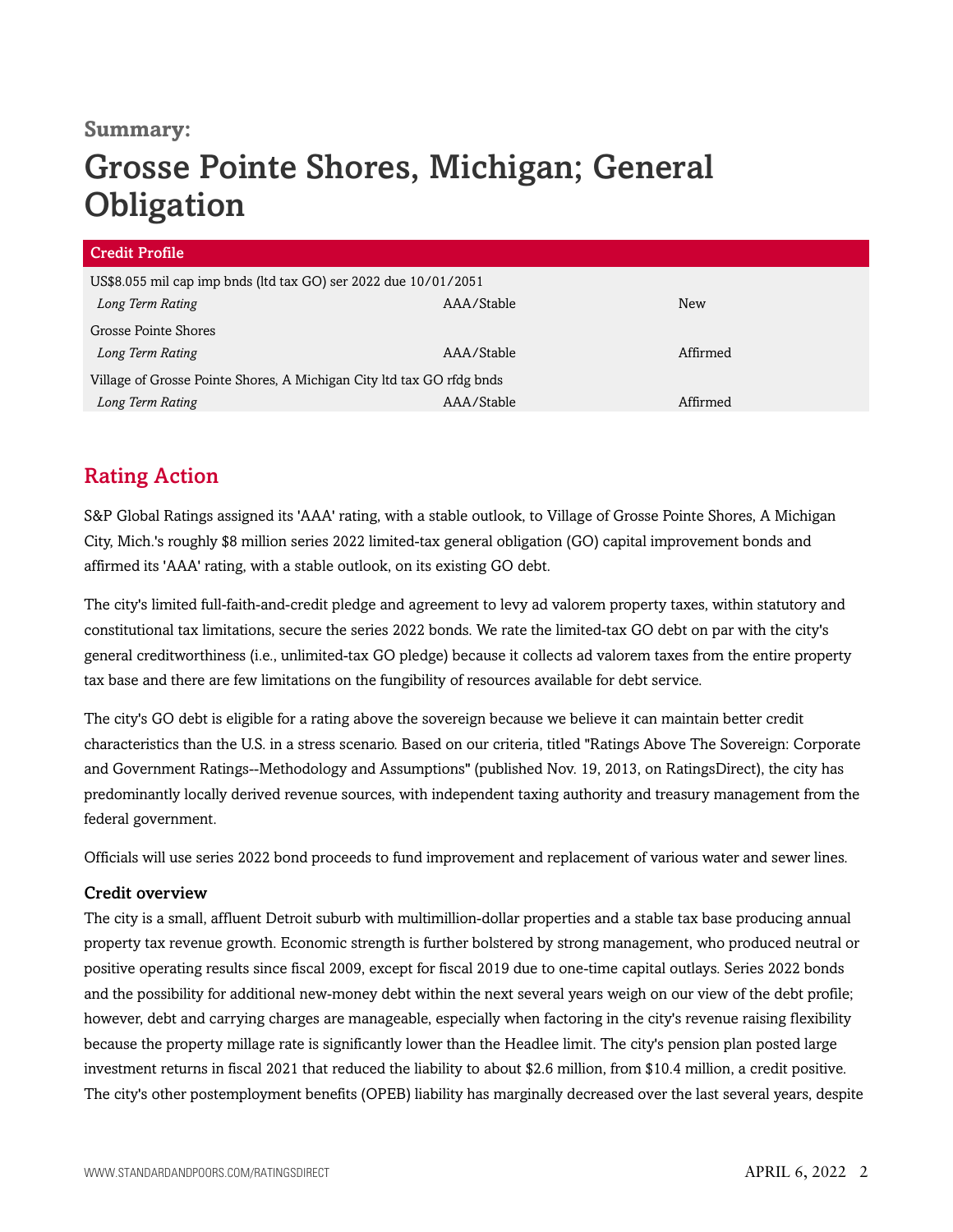contributions less than the actuarially determined contribution (ADC); retirement costs are currently not a pressure, but this could change depending on assumption changes and market volatility.

The stable outlook reflects S&P Global Ratings' expectation for operations to remain structurally sound, considering management's performance history and no plans to significantly draw down reserves. We expect a limited change to other credit fundamentals; therefore, we do not expect to change the rating within the two-year outlook.

The rating reflects our view of the city's:

- Status as an affluent northeast Detroit suburb, with wealth and income metrics considerably higher than peers;
- Consistently balanced or positive operations and maintenance of very strong reserves, with expectations for limited near-term change;
- Increasing, but manageable debt due to series 2022 bonds, and pension funding progress that materially improved in fiscal 2021 from notable investment performance; and
- Strong management with good risk-mitigating financial management policies and practices under our Financial Management Assessment (FMA) methodology, combined with a strong institutional framework.

#### Environmental, social, and governance

We do not currently identify any outsized social or governance risks affecting the city's credit quality; we view them as in line with sector standards. Environmental risks are heightened because the city borders Lake St. Claire and, without base elevation, is prone to "100-year" flooding. Management is proactively managing flood risk through plans to replace its water pump station.

# <span id="page-2-0"></span>Stable Outlook

#### Downside scenario

We could lower the rating or issue a negative outlook if budgetary performance deteriorates, whether due to operating pressure or one-time spending, causing available reserves to decrease and hold below 25% of operating expenditures. While not expected, we could also change the rating or outlook if the debt and retirement-liabilities profile significantly weakens, or if management's financial policies and practices become less formalized.

# <span id="page-2-1"></span>Credit Opinion

#### Wealthy Detroit suburb with wealth and income levels providing broad rating strength

The small, one-square-mile residential city borders Lake St. Claire, about 20 minutes northeast of downtown Detroit, in Wayne and Macomb counties. As it is home to multimillionaires, income and wealth levels are significantly higher than peers, providing broad support for the rating. We typically characterize the stable local economy as very strong; however, we currently consider it strong due to county unemployment above 10% in 2020 as a result of COVID-19. Unemployment is likely to fall below 10% in 2021, and we think the community is comparatively more insulated from recessions than others, considering its demographics.

The city's tax base is nearly 100% residential, with market value and taxable value increasing by over 28% and 23%,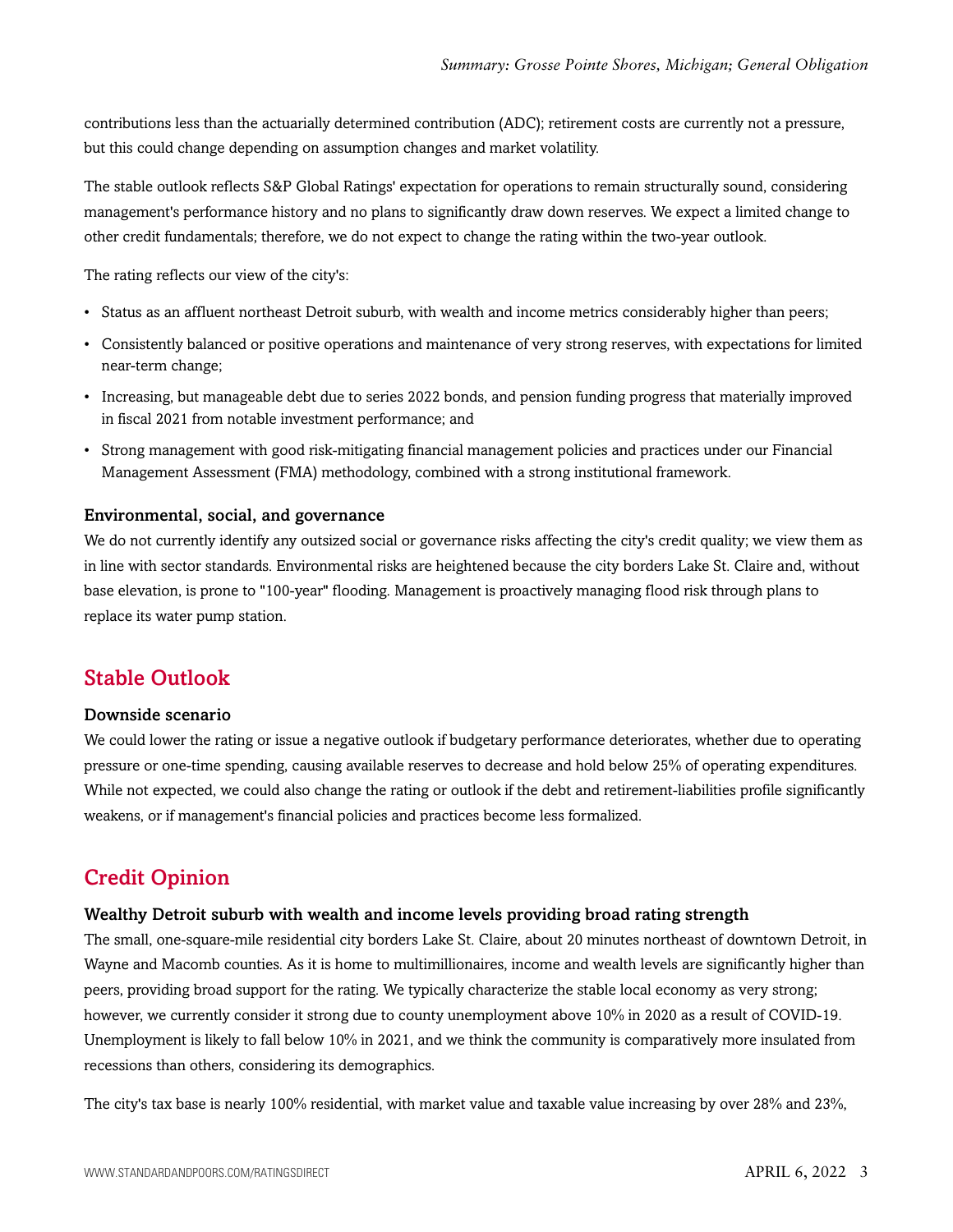respectively, between fiscal years 2017 and 2022. The 10 leading taxpayers include a yacht club and Martha Ford, and there is little taxpayer concentration, with concentration typically 7% or less over the last decade. Management reports no significant recently settled or outstanding tax appeals.

Wayne County's average unemployment was 13.8% in 2020 due to COVID-19. It increased to a high of 27.4% in May 2020, then decreased to 6.4% in January 2022. Countywide unemployment does not accurately represent labor market conditions for most city residents because it captures cyclicality from automotive manufacturing.

#### Strong management with good risk-mitigating financial management policies and practices

Highlights include management's:

- Budgeting based upon three years of trends, conservative assumptions, and information from various sources, such as the Michigan Treasury, Department of Labor, and professional associations;
- Monthly budget-to-actual reporting to the city council and as-needed budget amendments;
- Multiyear financial projections with reasonable assumptions that look five years beyond the current budget year for each governmental fund line item;
- Lack of a rolling five-year capital-improvement plan, though officials maintain planning documents that assess needs for over five years, with updates made intermittently;
- Formal investment management policy that mirrors state guidelines, with investment earnings reported quarterly to the council through informal discussions;
- Lack of a comprehensive debt management policy, though state limits are followed; and
- Formal reserve policy requiring maintenance of unrestricted general fund reserves of at least 25% of expenditures, which is followed.

#### Financial strength from revenue autonomy and capacity to generate revenue

Fiscal 2021 ended with a \$463,000 surplus, or 7.5% of general fund expenditures, increasing reserves to about \$2.4 million, or 36.1%. We adjusted fiscal 2019-2021 results for one-time expenditures, and we treat recurring transfers into the general fund from the water and sewer fund, as well as recurring transfers into other governmental funds from the general fund, as regular operating revenue/expenditures. Positive operating results reflect a 3.8% increase in property tax revenue and park program revenue that rebounded after decreasing in fiscal 2020 due to the pandemic. Additionally, operations were aided by new city leadership that was conservative with spending.

The fiscal 2022 adopted general fund budget forecasts balanced operating results; management still expects this, though it reports the possibility of a small surplus. The budget includes about \$50,000 in American Rescue Plan Act (ARPA) funds, equating to less than 1% of budgeted revenue. The city has received half of its estimated \$274,000 in total ARPA funding, which must be spent by 2026.

For fiscal 2023, management has no major inflationary concerns and is developing a conservative and balanced budget. Three labor contracts were recently extended by three to five years, helping to manage personnel costs over the next several years.

Overall, we expect finances to remain largely the same over the near term because: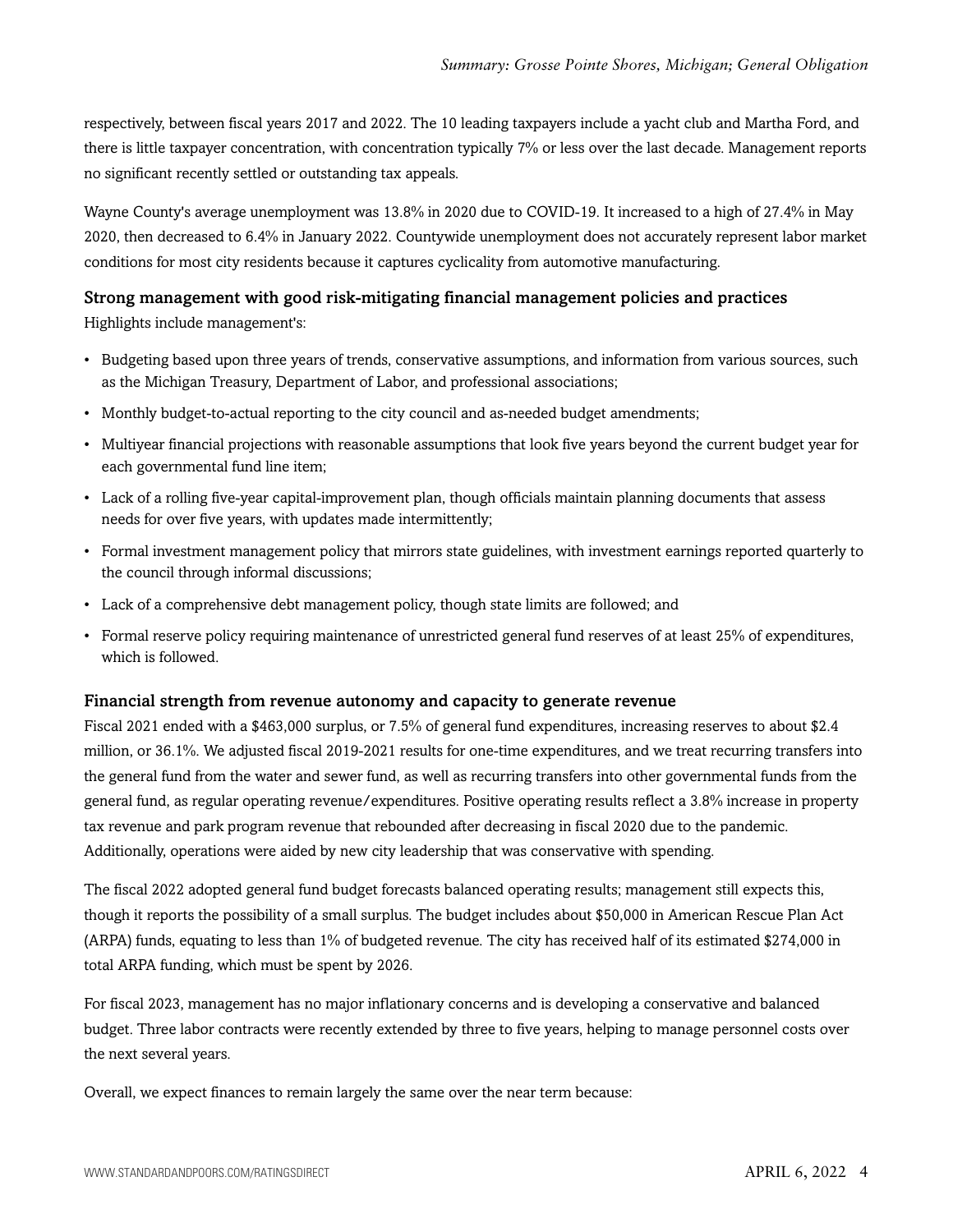- Operating results are consistently neutral or positive;
- Management has no plans to significantly draw down reserves; and
- Operations are 81% funded via property taxes and there is significant revenue raising flexibility, since it only levies about 13 mills and may go up to about 19 mills, under the Headlee limit.

The city has a master equipment lease with a local bank that allows for payment acceleration triggered by default. There is less than \$830,000 outstanding, or 16.7% of available cash and equivalents: liquidity would likely remain very strong in the unlikely event of default.

Manageable debt and carrying charges, limited change expected despite possibility of additional debt Following the series 2022 bond issuance, net direct debt will total about \$11.1 million, or 148% of budgeted fiscal 2022 total governmental fund revenue, including about \$2.2 million outstanding on two lease-purchase agreements for various equipment. Series 2022 bonds are 30-year bonds, which will slow the pace of debt retirement, although most (80%) of its other debt matures within 10 years. We consider \$2.85 million, or 86% of the city's series 2013 and 2016 bonds as self-supporting: they are only backed by the city's GO pledge; however, about 57% of series 2013 bonds are paid from the water and sewer fund, while the marina fund fully pays series 2016 bonds. Because of this, debt service is typically less than 6% of total governmental fund expenditures.

Overall, we view the debt profile as weak due to increasing debt levels from series 2022 bonds and the possibility that up to \$8 million in additional new-money debt could be issued within the next several years for construction of a water pump station replacement. The new-money debt plans are preliminary; they could happen beyond two years and the issuance amount could be less because management is exploring grant funding opportunities. Nonetheless, we expected debt to remain manageable and not create budgetary pressure.

#### Manageable retirement costs, recently significant funding progress from investment earnings

The city administers two single-employer, defined-benefit plans, providing pension and OPEB for general and public safety employees. It also has a defined contribution (DC) plan administered by an insurance company for general nonunion employees.

As of June 30, 2021, the city's retirement liabilities were:

- Pension, which was 91.5% funded, with a \$2.6 million liability when using a 6.72% discount; and
- OPEB, which was 18.1% funded, with a \$8.5 million liability when using a 7% discount.

Fiscal 2021 retirement costs totaled about \$730,000, or 11.4% of total governmental fund expenditures, reflecting:

- \$405,000 to pension;
- \$200,000 to OPEB; and
- \$125,000 to DC.

Pension contributions have equaled or been slightly more than the ADC since fiscal 2012. OPEB contributions have been below the ADC since first reporting in fiscal 2017, although the liability has marginally decreased.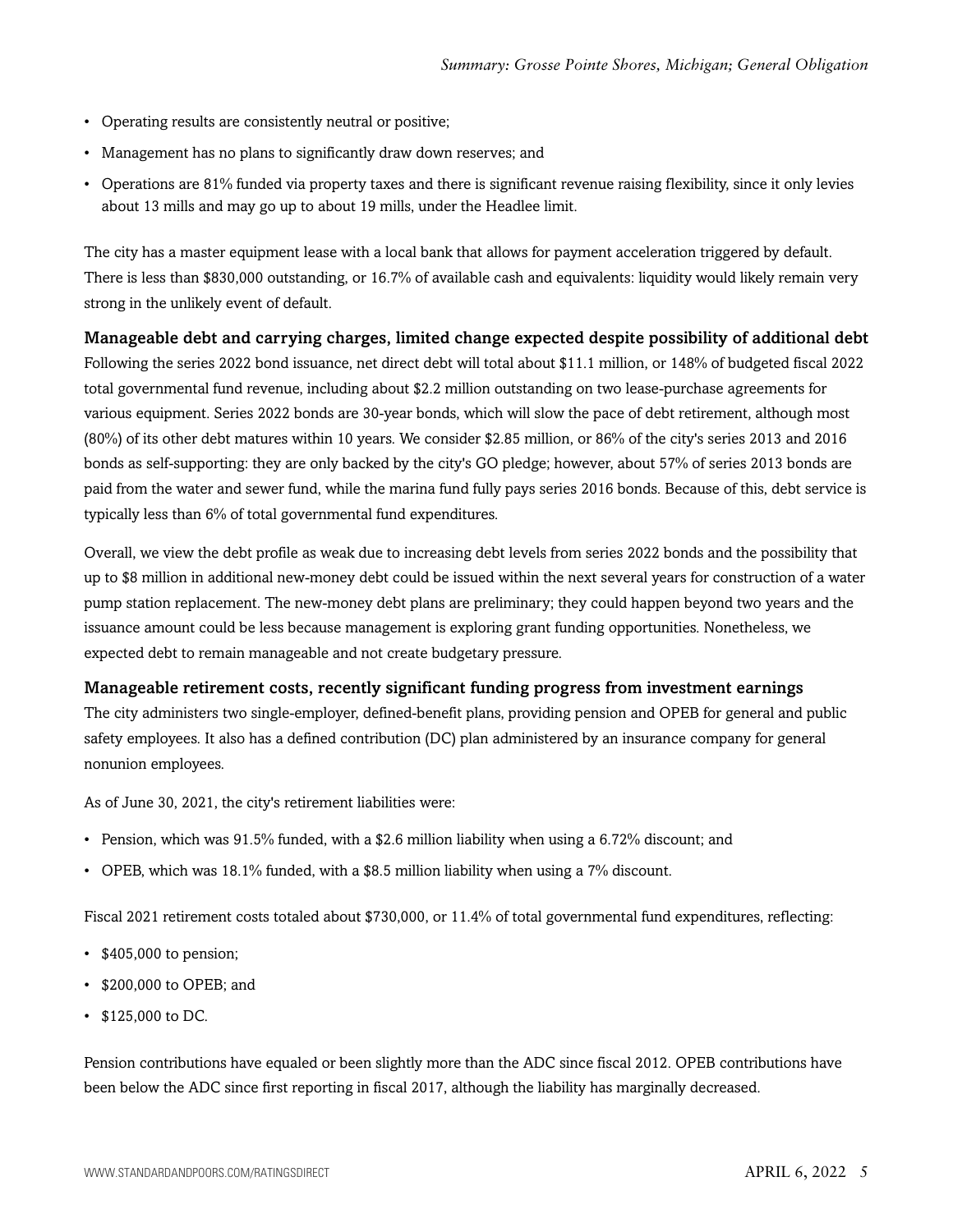Fiscal 2021 pension contributions were less than our minimum funding progress metric; however, funding progress significantly improved (91.5% from 68%) due to money-weighted investment returns exceeding 30%, net of expenses. An actuarial plan exists to reach full funding within 18 years and contributions should increase by approximately 3.2% annually due to level-percent-of-pay amortization. Considering the plan had a 79% equity allocation target in fiscal 2021, we identify some cost-escalation risk depending on market volatility and portfolio strategies.

#### Strong institutional framework

The institutional framework score for Michigan municipalities is strong.

| <b>Grosse Pointe Shores--Key Credit Metrics</b>                   |                    |                               |         |       |
|-------------------------------------------------------------------|--------------------|-------------------------------|---------|-------|
|                                                                   | <b>Most recent</b> | <b>Historical information</b> |         |       |
|                                                                   |                    | 2021                          | 2020    | 2019  |
| <b>Strong economy</b>                                             |                    |                               |         |       |
| Projected per capita EBI % of U.S.                                | 212                |                               |         |       |
| Market value per capita (\$)                                      | 267,219            |                               |         |       |
| Population                                                        |                    |                               | 3,064   | 3,059 |
| County unemployment rate(%)                                       |                    |                               | 13.8    |       |
| Market value (\$000)                                              | 818,758            | 796,906                       | 735,790 |       |
| Ten largest taxpayers % of taxable value                          | 6.6                |                               |         |       |
| Very strong budgetary performance                                 |                    |                               |         |       |
| Operating fund result % of expenditures                           |                    | 7.5                           | 0.9     | (1.9) |
| Total governmental fund result % of expenditures                  |                    | 10.9                          | 2.0     | (3.2) |
| Very strong budgetary flexibility                                 |                    |                               |         |       |
| Available reserves % of operating expenditures                    |                    | 36.1                          | 29.0    | 26.6  |
| Total available reserves (\$000)                                  |                    | 2,240                         | 1,776   | 1,685 |
| Very strong liquidity                                             |                    |                               |         |       |
| Total government cash % of governmental fund expenditures         |                    | 78                            | 68      | 62    |
| Total government cash % of governmental fund debt service         |                    | 1,387                         | 1,279   | 1,215 |
| <b>Strong management</b>                                          |                    |                               |         |       |
| Financial Management Assessment                                   | Good               |                               |         |       |
| Weak debt & long-term liabilities                                 |                    |                               |         |       |
| Debt service % of governmental fund expenditures                  |                    | 5.6                           | 5.3     | 5.1   |
| Net direct debt % of governmental fund revenue                    | 148                |                               |         |       |
| Overall net debt % of market value                                | 3.1                |                               |         |       |
| Direct debt 10-year amortization (%)                              | 44                 |                               |         |       |
| Required pension contribution % of governmental fund expenditures |                    | 6.3                           |         |       |
| OPEB actual contribution % of governmental fund expenditures      |                    | 3.1                           |         |       |
| <b>Strong institutional framework</b>                             |                    |                               |         |       |

EBI--Effective buying income. OPEB--Other postemployment benefits. Data points and ratios may reflect analytical adjustments.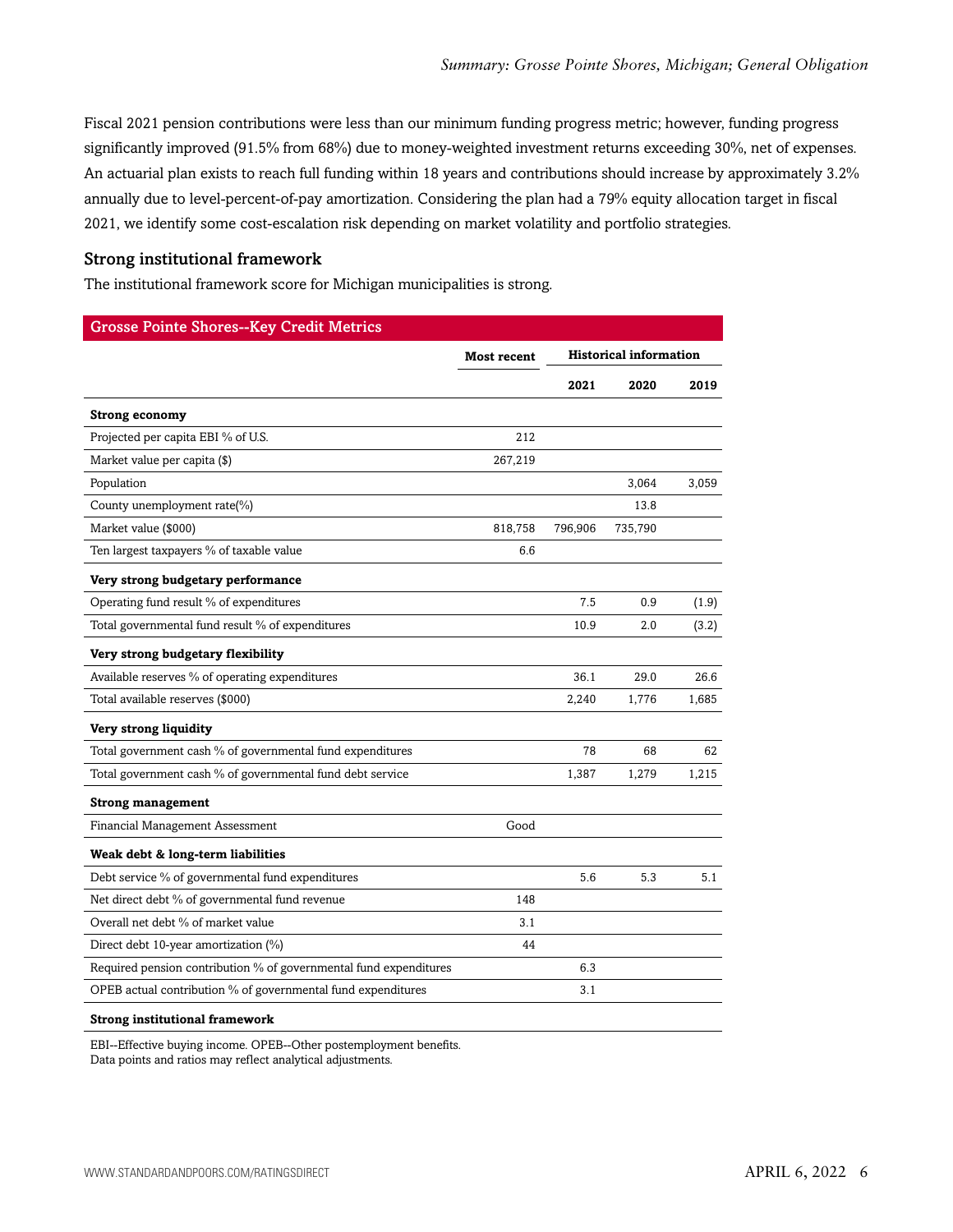# <span id="page-6-0"></span>Related Research

- S&P Public Finance Local GO Criteria: How We Adjust Data For Analytic Consistency, Sept. 12, 2013
- Criteria Guidance: Assessing U.S. Public Finance Pension And Other Postemployment Obligations For GO Debt, Local Government GO Ratings, And State Ratings, Oct. 7, 2019
- 2021 Update Of Institutional Framework For U.S. Local Governments
- Through The ESG Lens 3.0: The Intersection Of ESG Credit Factors And U.S. Public Finance Credit Factors, March 2, 2022
- Alternative Financing: Disclosure Is Critical To Credit Analysis In Public Finance, Feb. 18, 2014

Certain terms used in this report, particularly certain adjectives used to express our view on rating relevant factors, have specific meanings ascribed to them in our criteria, and should therefore be read in conjunction with such criteria. Please see Ratings Criteria at www.standardandpoors.com for further information. Complete ratings information is available to subscribers of RatingsDirect at www.capitaliq.com. All ratings affected by this rating action can be found on S&P Global Ratings' public website at www.standardandpoors.com. Use the Ratings search box located in the left column.